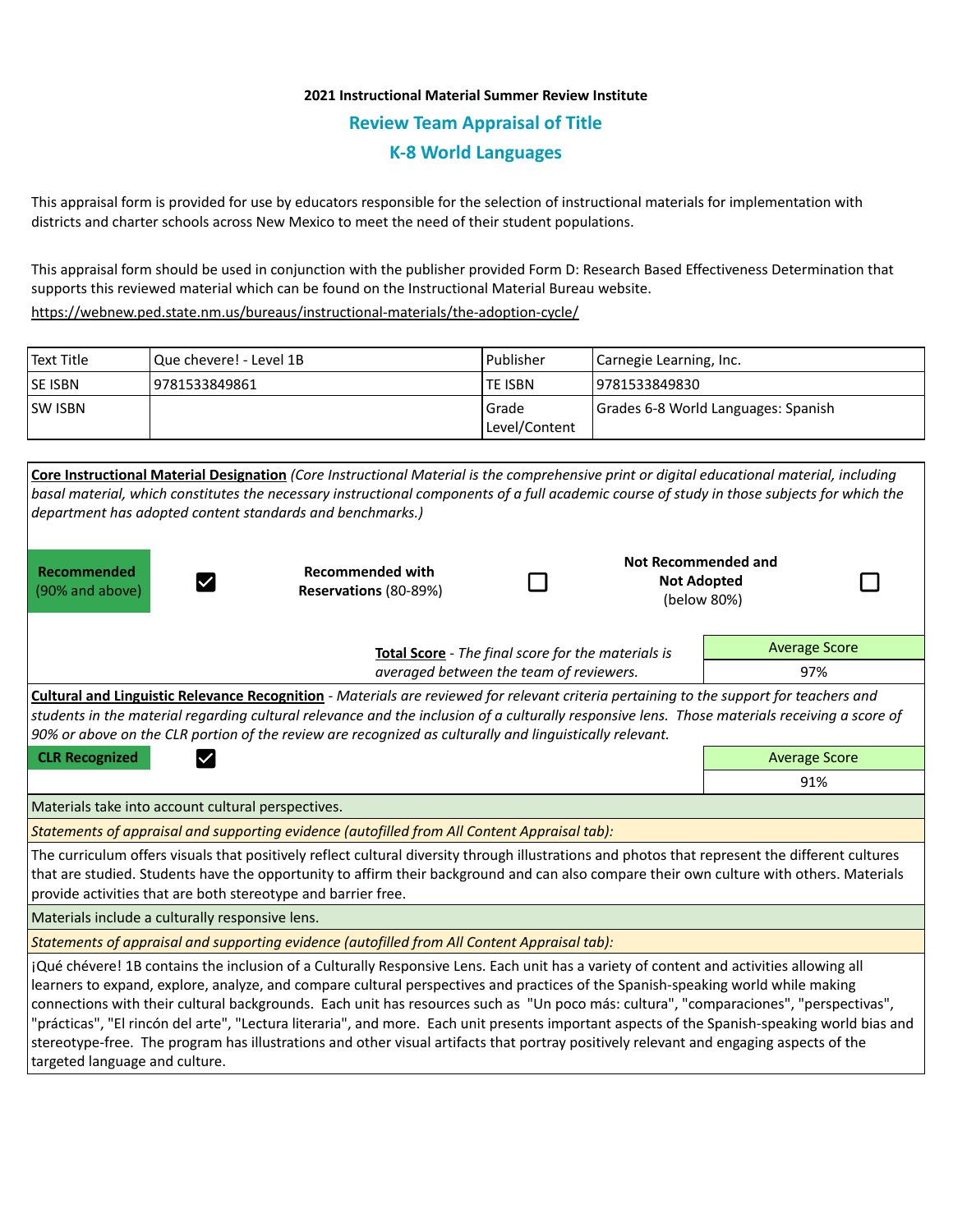Standards Review *- Materials are reviewed for alignment with the state adopted content standards, benchmarks and performance standards.*

Average Score

100%

Materials align with World-Readiness standards overall.

*Statements of appraisal and supporting evidence:* 

¡Qué chévere! 1B aligns with the New Mexico Adopted Standards. It is centered on the five Cs of the revised ACTFL Standards. The curriculum is designed to provide a program that focuses on the three modes of communication. The assignments are also intended to allow students to connect and integrate into world language learning in the 21st Century.

Materials align with communication standards.

*Statements of appraisal and supporting evidence:* 

¡Qué chévere! 1B provides a wide range of content, resources, and activities focused on the three modes of communication – interpersonal, interpretive, and presentational. The activities can be modified or adjusted based on the students' needs. The program also allows all learners to integrate technology into their learning process.

Materials align with cultures standards.

*Statements of appraisal and supporting evidence:* 

Each unit of ¡Qué chévere! 1B provides readings, charts, articles, photographs, illustrations, and other visual artifacts that portray important and engaging topics of the Spanish-speaking world in a bias and stereotype-free way. Each unit contains maps, cultural questions, "en otros países", "cultura", "comparaciones", and "perspectivas", with supplementary information and illustrations to enhance and expand all learners' knowledge about the focused culture. The textbook also allows the students to investigate, analyze, and research while making connections with their cultural background.

Materials align with connections standards.

*Statements of appraisal and supporting evidence:* 

¡Qué chévere! 1B aligns with the connections standards by providing activities and resources, such as "interpersonal speaking" activities, using real-life communication skills in a partner or group setting. The textbook has "perspectivas", highlighting the attitudes, values, and beliefs that underlie the cultural practices and products of a society. There are also supplementary cross-curricular projects that can be connected to art, math, science, history, music, literature, etc. The student edition has a specific icon to indicate an opportunity for students to investigate and interact in their community and/or the globalized world.

Materials align with comparisons standards.

*Statements of appraisal and supporting evidence:* 

 ¡Qué chévere! 1B is aligned with the comparisons standards. Each unit has "comparaciones," asking students to reflect on their own culture while making comparisons to the region(s) of focus. Each unit also has "productos"; this resource highlights the tangible or intangible creating of a particular culture, allowing all learners to expand their knowledge about other cultures while making connections with their own. The questioning strategies encourage the use of higher-order thinking skills, specifically about cultural and/or diverse matters.

Materials align with communities standards.

*Statements of appraisal and supporting evidence:* 

¡Qué chévere! 1B provides activities and resources for learners to communicate and interact with cultural competence. The students have the opportunity to use the language within and beyond the classroom. The teacher's edition contains useful annotations such as "Spanish in the workplace" and "Culture", offering suggestions on how students can apply their Spanish beyond the classroom, and provides additional cultural information or activities related to products, practices, or perspectives. There are also project-based activities, allowing students the opportunity to apply all language skills and prior knowledge, assisting them to function in a globalized world and using the language for enjoyment, enrichment, and advancement.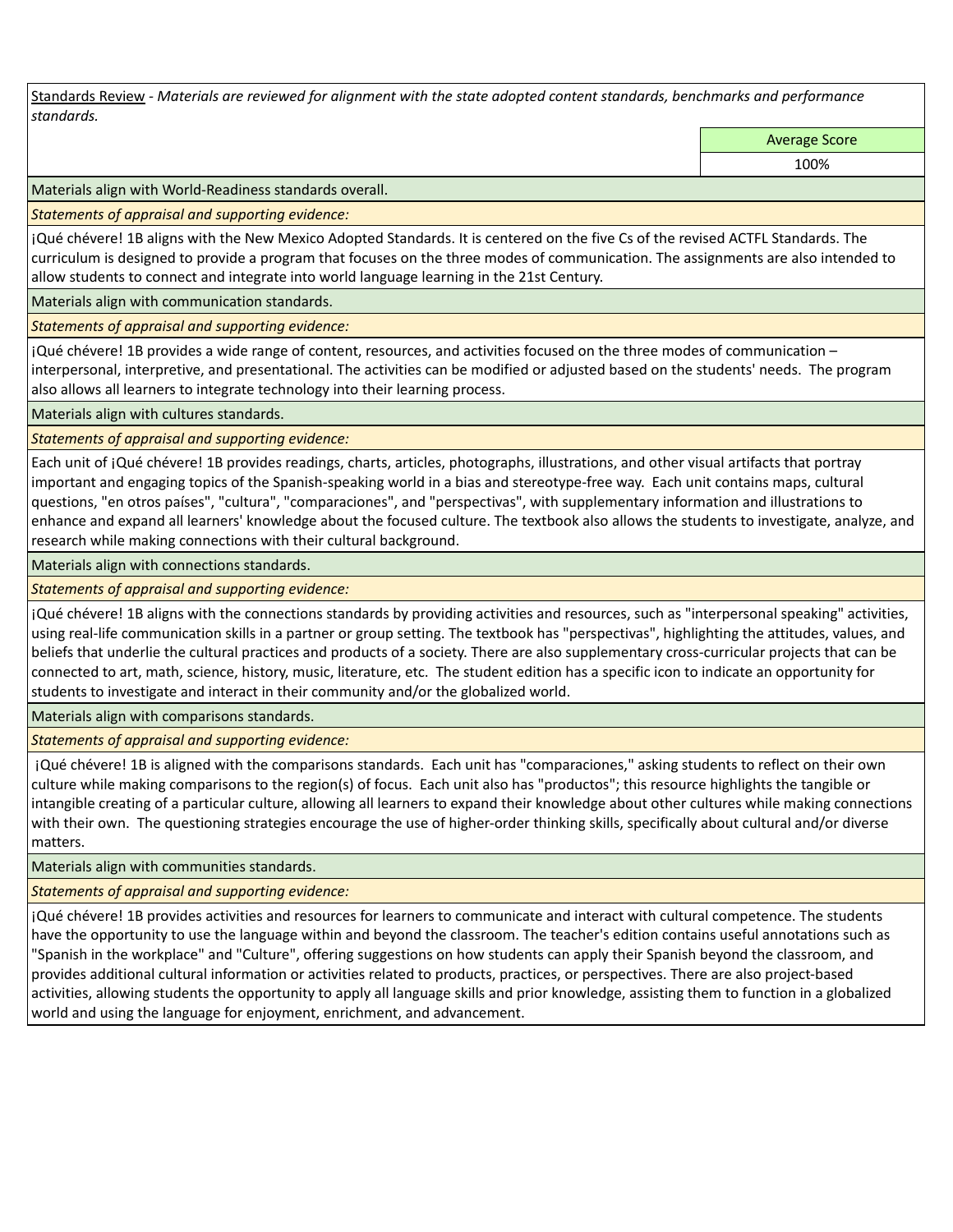**WL Content Review** *- Materials are reviewed for relevant criteria pertaining to the support for teachers and students in the specific content area reviewed.*

Average Score

98%

Materials provide a selection and range of high-quality texts worthy of students' time and attention, exhibiting exceptional craft and thought and/or providing useful information.

*Statements of appraisal and supporting evidence:* 

The materials integrate a collection of high quality texts that engage students in the learning process. Materials are of high interest and provide opportunities for students to think and reflect on the information presented, as evidenced by sections such as "Cultura" and "Lectura."

Questions in the materials are high-quality text-dependent and text-specific questions. The overwhelming majority of these questions are text-specific and draw student attention to the particulars in the text.

*Statements of appraisal and supporting evidence:* 

Qué chévere! offers high-quality, text-dependant, and text-specific questions that allow the teacher to gauge student comprehension. These questions help students to learn about vocabulary and text structure, understand the author's purpose, make inferences, and critically analyze the texts.

Materials provide scaffolding and supports to enable students' learning of world languages.

*Statements of appraisal and supporting evidence:* 

Materials provide scaffolding support. This scaffolding engages learners from different skill levels and provides assistance for students to enhance conceptual understanding, as evidenced by the different strategies that are included in the units as well as the opportunities to work with authentic resources such as visuals, audios, and videos.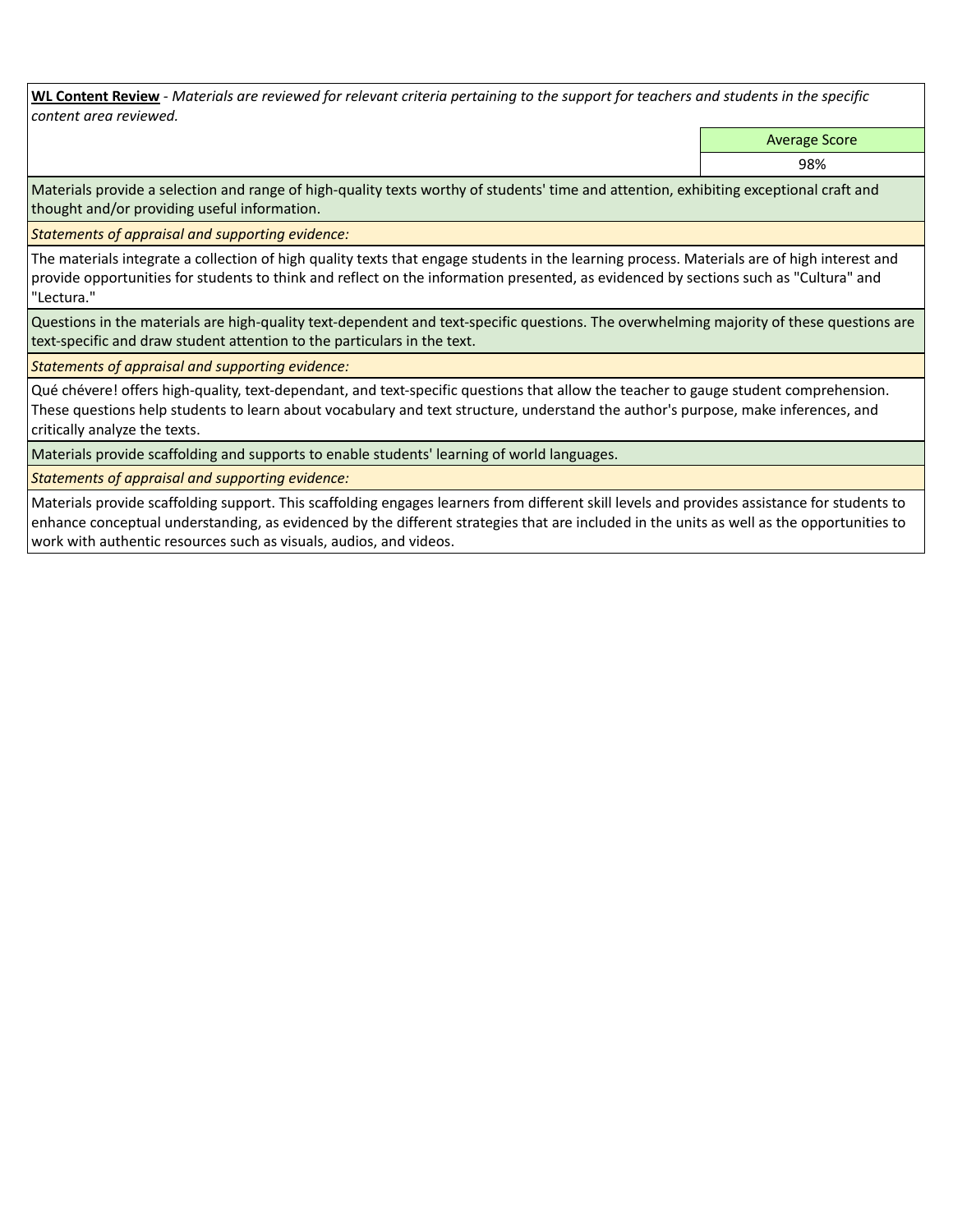**All Content Review** *- Materials are reviewed for relevant criteria pertaining to the support for teachers and students in the material regarding the progression of the standards, lesson structure, pacing, assessment, individual learners and cultural relevance.*

Average Score

89%

Materials are coherent and consistent with the standards that all students should study in order to be college and career ready.

*Statements of appraisal and supporting evidence:*

The ¡Qué chévere! 1B content and assignments are coherent and consistent with the standards that all learners should study to be college and career ready. The program integrates pre-AP practices, end of the lesson practices, and reviews. In each unit, "Unit Openers" can be found that include all learning objectives and essential questions. At the end of each unit, there is review material and a list of goals, allowing the students to reflect on their learning achievement. All the lessons provide a cumulative learning experience to all learners, with a variety of levels of complexity. The assignments and the complexity of the assignments can be modified based on the student's needs.

Materials are well designed and take into account effective lesson structure and pacing.

*Statements of appraisal and supporting evidence:*

Materials provide a curriculum that contains learning progressions and a scope and sequence. The teacher's edition contains the NM adopted standards as well as learning objectives; however, there are not language objectives stated across the book. The book offers resources for the diverse student population such as differentiated instructions, heritage students, special needs, etc. Each Unidad provides annotations and suggestions to enrich student learning.

Materials support teacher planning, learning, and understanding of the standards.

*Statements of appraisal and supporting evidence:*

Materials in each unit offer annotation and a section called "Essential Instruction" and "Differentiated Learning" where teachers can find additional strategies and suggestions on how to present material and alternative assessments. All these annotations and suggestions support teachers in creating lesson plans. The materials state that a lesson plan is available; however, reviewers found no evidence of those on the digital platform nor in the book.

Materials offer teachers resources and tools to collect ongoing data about student progress on the standards.

*Statements of appraisal and supporting evidence:*

The book contains a wide range of summative and formative assessments, such as projects that help to assess and monitor students' progress. The digital platform offers summative assessments such as pretests and other formative assessments. While the materials provide suggestions for teachers to create a rubric, no sample rubrics were found.

Materials support effective use of technology to enhance student learning.

*Statements of appraisal and supporting evidence:*

The materials provide a variety of videos, listening comprehension, and written activities for the student. This allows students to engage in learning through the use of technology.

Materials can be easily customized for individual learners.

*Statements of appraisal and supporting evidence:* 

The book provides differentiated instruction for the diverse student populations. Materials have annotations that suggest how to customize the assignments to cover the students' needs, as evidenced by differentiated assessments, tasks, and assignments contained in the book.

Materials give all students extensive opportunities and support to explore key concepts.

*Statements of appraisal and supporting evidence:*

The materials offer strategies, accommodations, and modification for the activities that are presented in the book. The activities in the curriculum include activities that promote creative thinking skills, as evidenced by the "Differentiated Learning" and "Critical thinking" sections.

Materials take into account cultural perspectives.

*Statements of appraisal and supporting evidence:*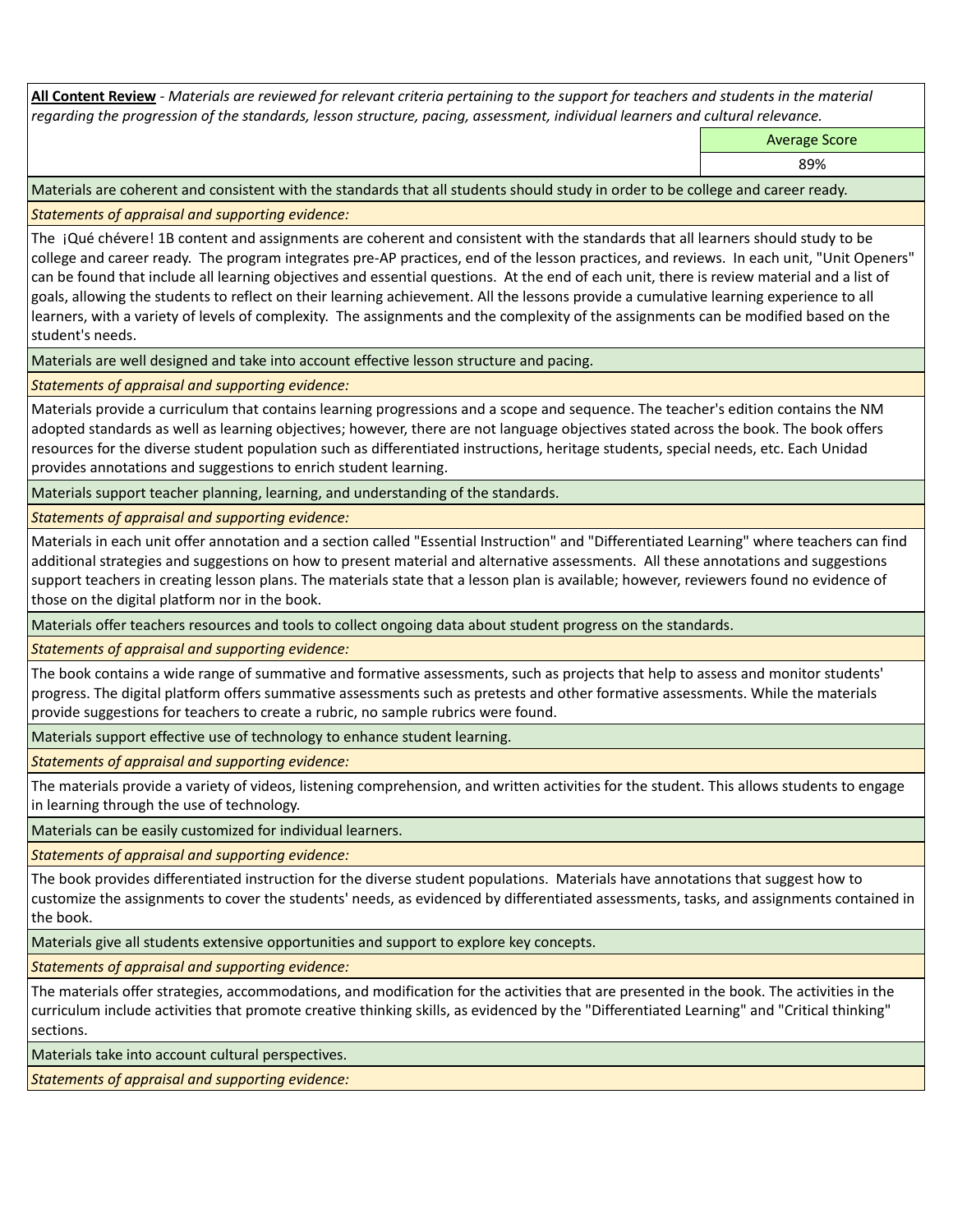The curriculum offers visuals that positively reflect cultural diversity through illustrations and photos that represent the different cultures that are studied. Students have the opportunity to affirm their background and can also compare their own culture with others. Materials provide activities that are both stereotype and barrier free.

Materials include a culturally responsive lens.

*Statements of appraisal and supporting evidence:*

¡Qué chévere! 1B contains the inclusion of a Culturally Responsive Lens. Each unit has a variety of content and activities allowing all learners to expand, explore, analyze, and compare cultural perspectives and practices of the Spanish-speaking world while making connections with their cultural backgrounds. Each unit has resources such as "Un poco más: cultura", "comparaciones", "perspectivas", "prácticas", "El rincón del arte", "Lectura literaria", and more. Each unit presents important aspects of the Spanish-speaking world bias and stereotype-free. The program has illustrations and other visual artifacts that portray positively relevant and engaging aspects of the targeted language and culture.